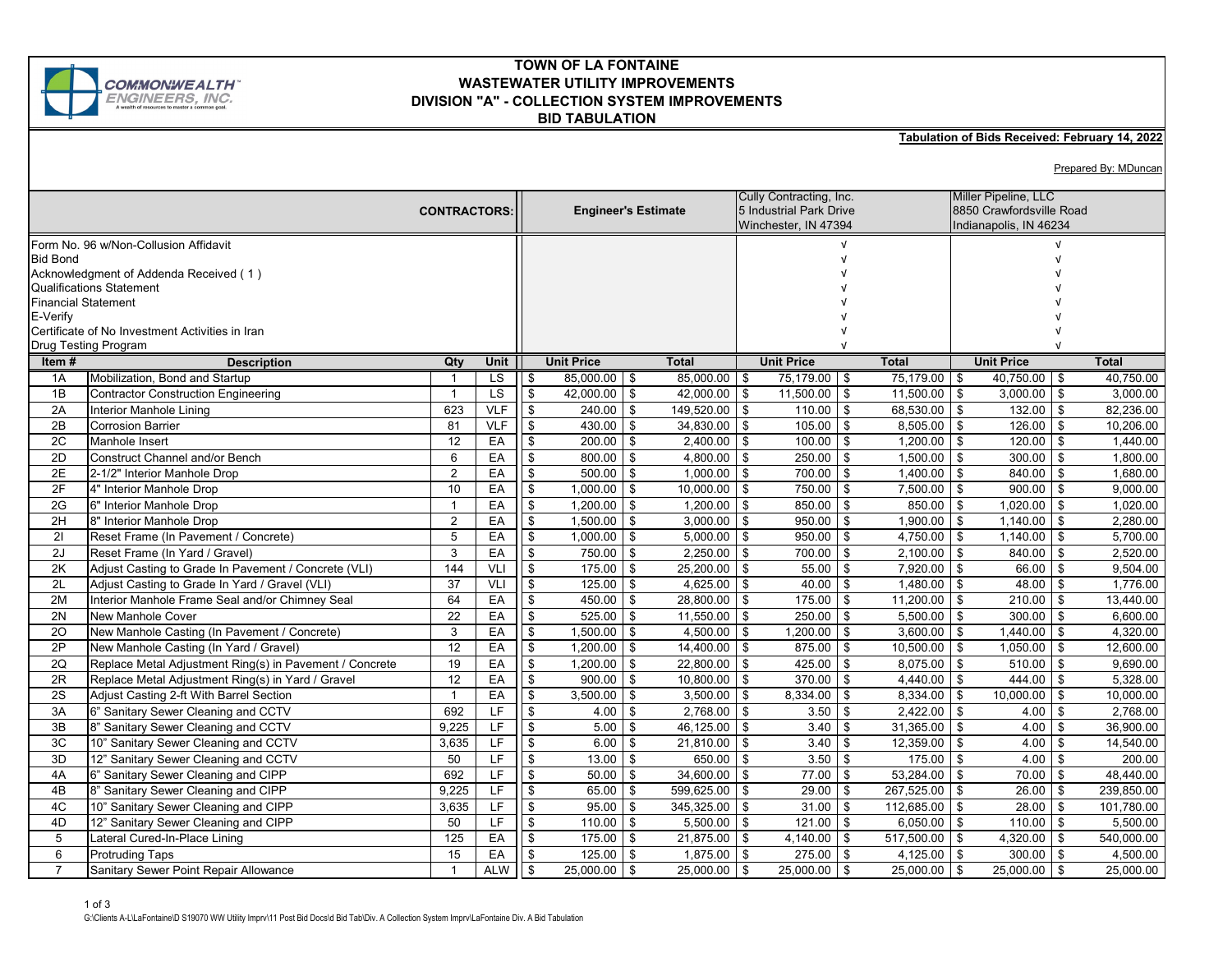|                                            |                                                                                      | <b>CONTRACTORS:</b> |             |                | <b>Engineer's Estimate</b> |                                     |                | Cully Contracting, Inc.<br>5 Industrial Park Drive<br>Winchester, IN 47394 |                                  | Miller Pipeline, LLC<br>8850 Crawfordsville Road<br>Indianapolis, IN 46234 |                                 |  |
|--------------------------------------------|--------------------------------------------------------------------------------------|---------------------|-------------|----------------|----------------------------|-------------------------------------|----------------|----------------------------------------------------------------------------|----------------------------------|----------------------------------------------------------------------------|---------------------------------|--|
| 8A                                         | Standard 48" Diameter Sanitary Manhole - Over 4' to 8'                               |                     | EA          | \$             | $10,000.00$ \$             | 10,000.00                           | \$             | 21,209.00 \$                                                               | 21,209.00                        | <b>S</b><br>$25,500.00$ \$                                                 | 25,500.00                       |  |
| 8B                                         | Standard 48" Diameter Sanitary Manhole - Over 8' to 12'                              | 2                   | EA          | \$             | $15,000.00$ \$             | 30,000.00                           | \$             | $23,900.00$ \$                                                             | $47,800.00$ \$                   | 26,860.00 \$                                                               | 53,720.00                       |  |
| 9                                          | Maintenance of Traffic                                                               |                     | LS          | \$             | 47,000.00                  | 47,000.00<br>l \$                   | \$             | 11,693.00<br>-\$                                                           | 11,693.00                        | \$<br>12,600.00                                                            | 12,600.00<br>$\sqrt{3}$         |  |
| 10                                         | <b>Temporary Erosion Control</b>                                                     |                     | <b>LS</b>   | \$             | $30,000.00$ \$             | 30,000.00                           | \$             | $5,150.00$ \ \$                                                            | $5,150.00$ \$                    | $3,000.00$ \$                                                              | 3,000.00                        |  |
| 11                                         | Final Grading and Seeding                                                            |                     | <b>LS</b>   | \$             | $38,000.00$ \$             | 38,000.00                           | \$             | 23,875.00<br>\$                                                            | 23,875.00                        | $3,000.00$ \$<br>l \$                                                      | 3,000.00                        |  |
|                                            | <b>TOTAL BASE BID</b>                                                                |                     |             |                |                            | \$<br>1,727,328.00                  |                | \$                                                                         | 1,388,180.00                     |                                                                            | \$<br>1,352,188.00              |  |
|                                            | <b>MANDATORY ALTERNATE DEDUCTIVE BIDS</b>                                            |                     |             |                |                            |                                     |                |                                                                            |                                  |                                                                            |                                 |  |
| Item#                                      | <b>Description</b>                                                                   | Qty                 | <b>Unit</b> |                |                            | <b>Total</b>                        |                | <b>Total</b>                                                               |                                  |                                                                            | <b>Total</b>                    |  |
| $MD-1$                                     | Top Hat Service Lateral Connections                                                  | 125                 | EA          | \$             | $(800.00)$ \$              | $(100,000.00)$ \$                   |                | $(588.00)$ \$                                                              | $(73,500.00)$ \$                 | $(100.00)$ \$                                                              | (12,500.00)                     |  |
| $MD-2$                                     | Lateral Reinstatement                                                                | 125                 | EA          | \$             | $(240.00)$ \$              | $(30,000.00)$ \$                    |                | $(3,980.00)$ \$                                                            | $(497,500.00)$ \$                | $(25.00)$ \$                                                               | (3, 125.00)                     |  |
|                                            | <b>TOTAL MANDATORY DEDUCTIVE BID</b>                                                 |                     |             |                |                            | (130,000.00)<br>- \$                |                | \$                                                                         | (571,000.00)                     |                                                                            | (15,625.00)<br>- \$             |  |
|                                            |                                                                                      |                     |             |                |                            |                                     |                |                                                                            |                                  |                                                                            |                                 |  |
| <b>MANDATORY ALTERNATE ADDITIVE (MA-1)</b> |                                                                                      |                     |             |                |                            |                                     |                |                                                                            |                                  |                                                                            |                                 |  |
|                                            |                                                                                      |                     |             |                |                            |                                     |                |                                                                            |                                  |                                                                            |                                 |  |
| Item#                                      | <b>Description</b>                                                                   | Qty                 | Unit        |                |                            | <b>Total</b>                        |                | <b>Total</b>                                                               |                                  |                                                                            | <b>Total</b>                    |  |
| 2A                                         | Interior Manhole Lining                                                              | 188                 | <b>VLF</b>  | \$             | $240.00$ \$                | 45,120.00                           | \$             | 110.00<br>l \$                                                             | 20,680.00                        | $132.00$ \ \$<br>l \$                                                      | 24,816.00                       |  |
| 2C                                         | Manhole Insert                                                                       | 3                   | EA          | \$             | $200.00$ \$                | 600.00                              | \$             | 100.00<br>-\$                                                              | $300.00$ \ \$                    | $120.00$ \ \$                                                              | 360.00                          |  |
| 2F                                         | 4" Interior Manhole Drop                                                             | $\mathbf{1}$        | EA          | \$             | 1,000.00                   | <b>\$</b><br>1,000.00               | \$             | 750.00<br>\$                                                               | 750.00                           | $\mathsf{s}$<br>900.00                                                     | <b>S</b><br>900.00              |  |
| 2G                                         | 6" Interior Manhole Drop                                                             |                     | EA          | \$             | 1.200.00                   | - \$<br>1.200.00                    | \$             | 850.00<br>\$                                                               | 850.00                           | $\mathfrak{S}$<br>1,020.00                                                 | - \$<br>1,020.00                |  |
| 2H                                         | 8" Interior Manhole Drop                                                             | $\mathbf 1$         | EA          | \$             | $1.500.00$ \ \$            | 1,500.00                            | \$             | 950.00<br>-\$                                                              | 950.00                           | \$<br>$1,140.00$ \$                                                        | 1,140.00                        |  |
| 21                                         | Reset Frame (In Pavement / Concrete)                                                 | $\overline{2}$      | EA          | \$             | 1,000.00                   | 2,000.00<br>l \$                    | \$             | 950.00<br>-\$                                                              | 1,900.00                         | \$<br>1.140.00                                                             | <b>S</b><br>2,280.00            |  |
| 2L                                         | Adjust Casting to Grade In Yard / Gravel (VLI)                                       | 19                  | <b>VLI</b>  | \$             | 125.00                     | 2,375.00<br>-\$                     | \$             | 40.00<br>\$                                                                | 760.00                           | \$<br>48.00                                                                | 912.00<br>-\$                   |  |
| 2M                                         | Interior Manhole Frame Seal and/or Chimney Seal                                      | 19                  | EA          | \$             | 450.00                     | 8,550.00<br>-\$                     | \$             | 175.00<br>\$                                                               | 3,325.00                         | \$<br>210.00                                                               | 3,990.00<br>-\$                 |  |
| 2N                                         | <b>New Manhole Cover</b>                                                             | 9                   | EA          | \$             | 525.00                     | 4,725.00<br>- \$                    | \$             | 250.00<br>\$                                                               | 2,250.00                         | $\mathfrak{S}$<br>300.00                                                   | 2,700.00<br>- \$                |  |
| 2Q                                         | Replace Metal Adjustment Ring(s) in Pavement / Concrete                              | 8                   | EA          | \$             | 1.200.00                   | l \$<br>9,600.00                    | \$             | 425.00<br>-\$                                                              | 3,400.00                         | \$<br>510.00                                                               | -\$<br>4,080.00                 |  |
| 2R                                         | Replace Metal Adjustment Ring(s) in Yard / Gravel                                    | 3                   | EA          | \$             | 900.00                     | l \$<br>2,700.00                    | \$             | 370.00<br>-\$                                                              | 1,110.00                         | \$<br>444.00                                                               | <b>S</b><br>1,332.00            |  |
| 8                                          | Maintenance of Traffic                                                               |                     | LS          | \$             | 2,500.00                   | 2,500.00<br>-\$                     | \$             | 500.00<br>-\$                                                              | 500.00                           | \$<br>600.00                                                               | 600.00<br>-\$                   |  |
| 9                                          | <b>Temporary Erosion Control</b>                                                     |                     | LS          | \$             | $1,600.00$ \$              | 1,600.00                            | \$             | 250.00<br>- \$                                                             | 250.00                           | $\sqrt{3}$<br>$600.00$ \$                                                  | 600.00                          |  |
| 10                                         | <b>Final Grading and Seeding</b><br><b>TOTAL MANDATORY ALTERNATE ADDITIVE (MA-1)</b> |                     | <b>LS</b>   | $\mathfrak{L}$ | 2,000.00                   | - \$<br>2,000.00<br>85,470.00<br>\$ | $\mathfrak{L}$ | 500.00<br>-\$<br>\$                                                        | 500.00<br>$\overline{37},525.00$ | $\mathbf{s}$<br>600.00                                                     | \$<br>600.00<br>45,330.00<br>\$ |  |